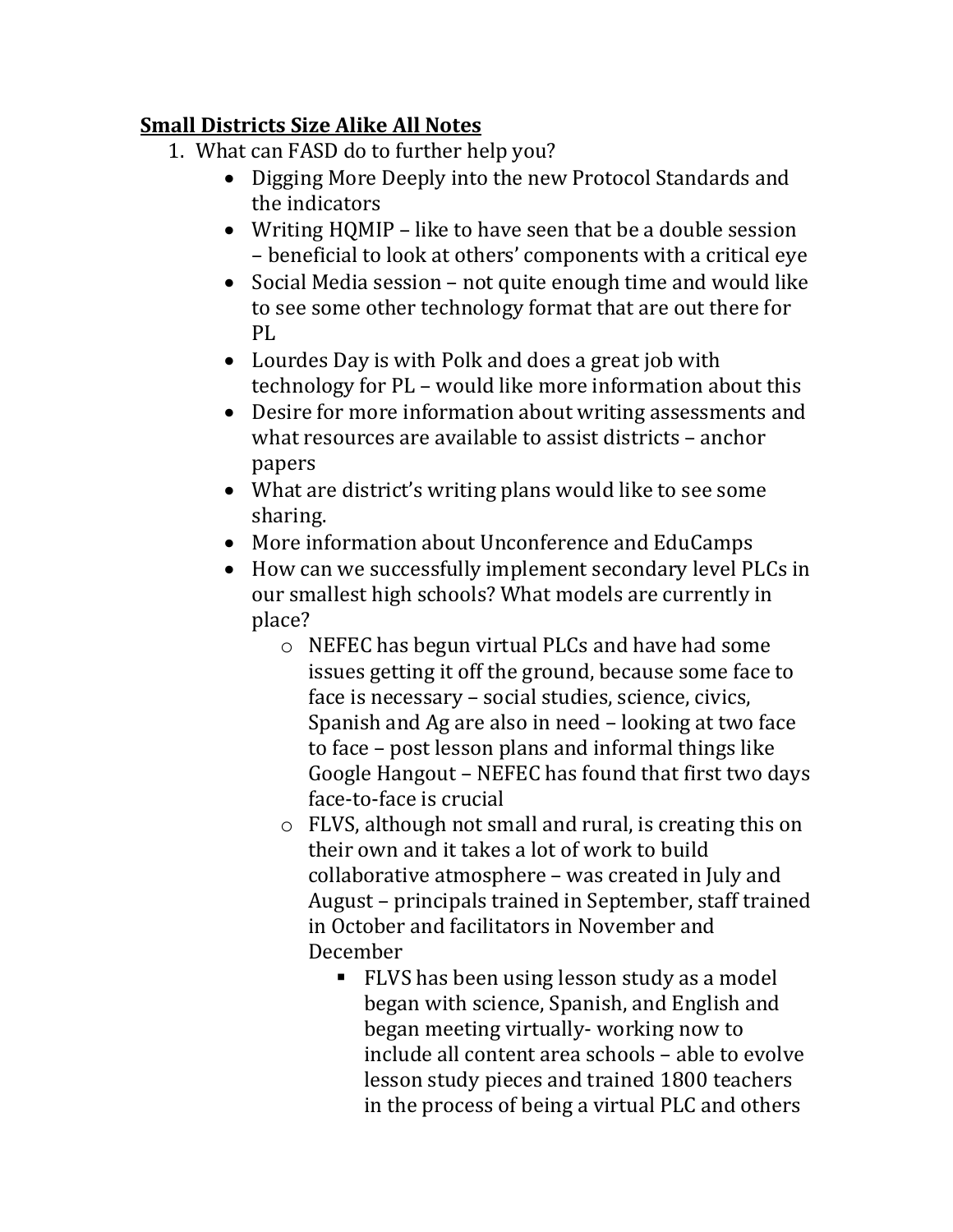in facilitating virtual PLC – have trained in virtual collaboration- use SKYPE and Google Hangout as support

2. What are some upcoming summer events that you would like to share?

Calculating evaluations

- In Glades they are doing online PD to get teachers going for school year. Will be designed in cohorts and Chromebooks will be issued for summer. They will have modeled PD in the classroom during the school year. Teachers apply and say how they feel technology will impact their classroom and how they will use it. The teachers are placed into cohorts. Teachers get PD for technology implementation and have the technology to practice. They are hoping for a better implementation.
- In FLVS, they are year round, so PD continues as it does in the school year. They will be doing Clin Ed online during summer.
- PDA will be ongoing across all regions with summer offerings. Most courses will begin during first week of July. Through the three region 1 centers, 10 to 12 courses will be offered. Differentiation and Use of Technology will be offered. This is helpful to teachers who don't want to take courses while teaching.
- PAEC Leadership Conference July 15-16 with a preconference event on July 14.
- $\bullet$  HEC Leadership Conference June 10<sup>th</sup>. Linda Jordan is keynoter. For the FDLRS center Hendry County is doing SPDG – State Professional Development Grant and SIM strategies.
- Washington County is doing differentiating instruction with technology integration. Joy Frank and Marian Lambeth will be talking about ethical issues.
- NEFEC Summer Leadership Conference July 20-21 in St. Augustine. Keynote Jane Ellspermann National Principal of the Year. Four strands leadership, teachers, and technology are included.
- Literacy Design collaboratives